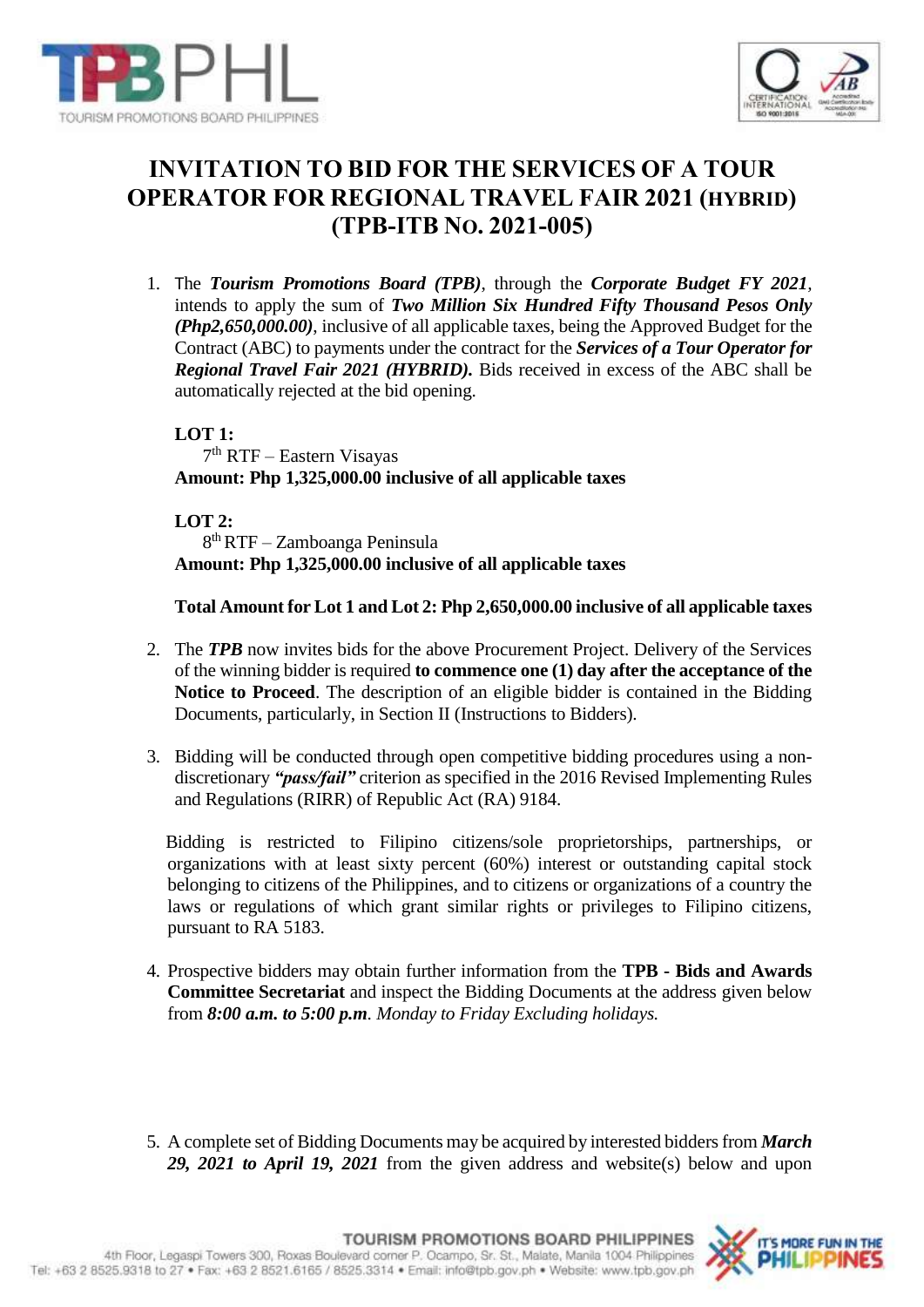



payment of the applicable fee for the Bidding Documents, pursuant to the latest Guidelines issued by the GPPB, in the amount of **Five Thousand Pesos Only (Php 5,000.00)**. The Procuring Entity shall allow the bidder to present its proof of payment for the fees by sending of scan copy of Official Receipt or by showing the Official Receipt personally to TPB-BAC Secretariat.

6. The TPB will hold a Pre-Bid Conference on **April 7, 2021, 2:00 p.m.** through video conferencing or webcasting via Zoom Link which shall be at the open to all prospective bidders.

Zoom Meeting ID: 852 7907 9760 Passcode: 547878

7. Bids must be duly received by the BAC Secretariat through online or electronic submission as indicated below, on or before **April 19, 2021, 10:00 a.m***.* Late bids shall not be accepted.

Instructions for submission of bid/proposal:

Bidders are instructed to submit in electronic bid submission, the bidders shall submit their bids in two (2) **password-protected** compressed archive folders, one each for "Technical Component Document" and "Financial Component Documents". Password for "Technical Component Document" must be different to the Password for "Financial Component Document."

## **Password-Protected Technical Component Document includes the following scanned copy:**

#### *Class "A" Documents*

#### *Legal Documents*

- (a) Valid PhilGEPS Registration Certificate (Platinum Membership) (all pages); **or**
- (b) Registration certificate from Securities and Exchange Commission (SEC), Department of Trade and Industry (DTI) for sole proprietorship, or Cooperative Development Authority (CDA) for cooperatives or its equivalent document,

**and**

- (c) Mayor's or Business permit issued by the city or municipality where the principal place of business of the prospective bidder is located, or the equivalent document for Exclusive Economic Zones or Areas; **and**
- (d) Tax clearance per E.O. No. 398, s. 2005, as finally reviewed and approved by the Bureau of Internal Revenue (BIR).

*Technical Documents*

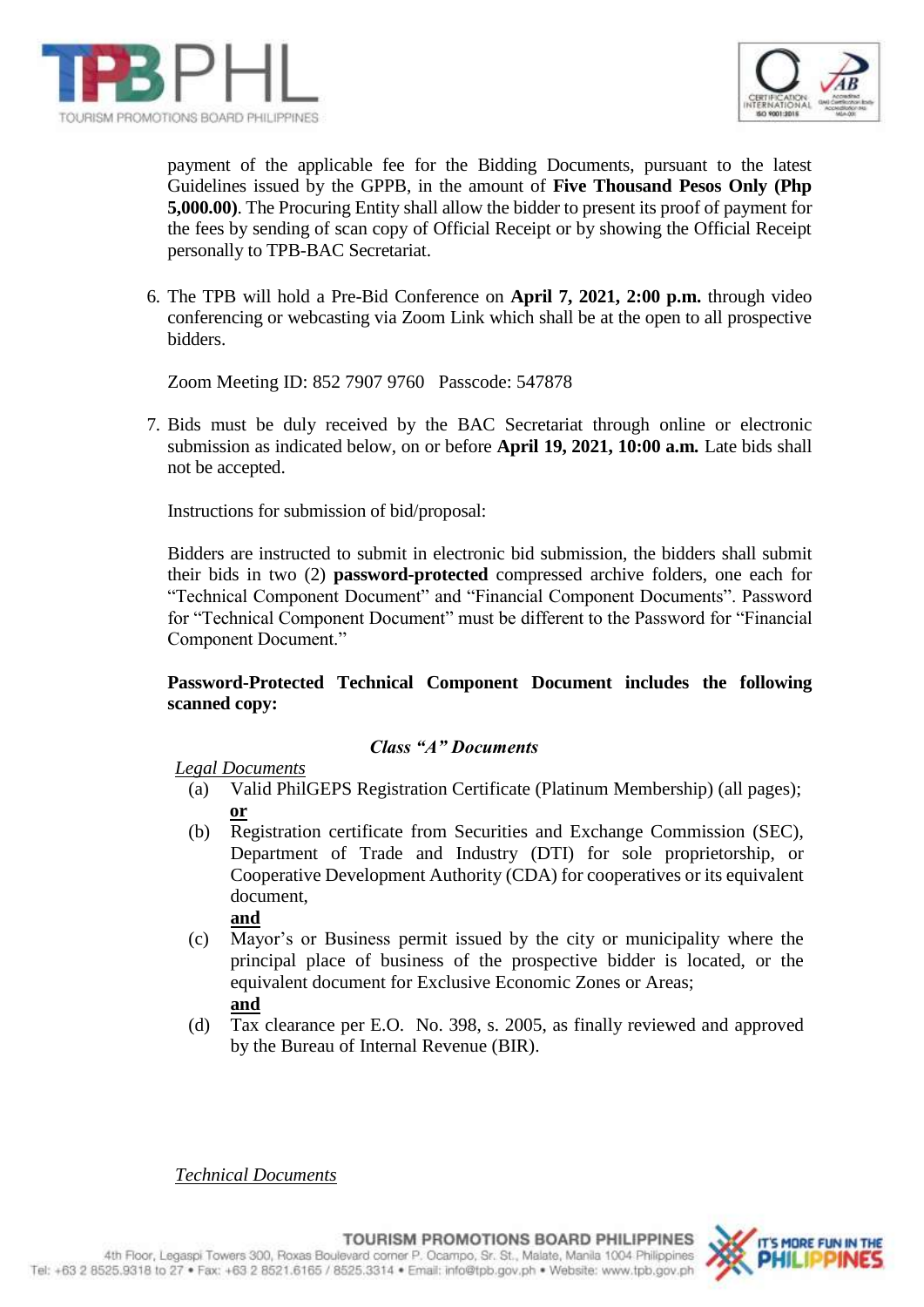



- (e) Statement of the prospective bidder of all its ongoing government and private contracts **within three (3) years,** including contracts awarded but not yet started, if any, whether similar or not similar in nature and complexity to the contract to be bid; **and**
- (f) Statement of the bidder's Single Largest Completed Contract (SLCC) similar to the contract to be bid **within three (3) years,** contract should at least be **fifty percent (50%) of the ABC**; **and**
- (g) Bid Security. If in the form of a Surety Bond, submit also a certification issued by the Insurance Commission; **or**

Notarized Bid Securing Declaration; **and**

- (h) Conformity with the Technical Specifications; **and**
- (i) Notarized Omnibus Sworn Statement (OSS); **and** if applicable, Notarized Secretary's Certificate in case of a corporation, partnership, or cooperative; or Special Power of Attorney of all members of the joint venture giving full power and authority to its officer to sign the OSS and do acts to represent the Bidder.

*Financial Documents*

- (j) The Supplier's audited financial statements, showing, among others, the Supplier's total and current assets and liabilities, stamped "received" by the BIR or its duly accredited and authorized institutions, for the preceding calendar year which should not be earlier than two (2) years from the date of bid submission; **and**
- (k) The prospective bidder's computation of Net Financial Contracting Capacity (NFCC), computation must be at least equal to ABC;

**or**

A committed Line of Credit from a Universal or Commercial Bank in lieu of its NFCC computation.

## *Class "B" Documents*

(l) If applicable, a duly signed joint venture agreement (JVA) in case the joint venture is already in existence;

**or** 

duly notarized statements from all the potential joint venture partners stating that they will enter into and abide by the provisions of the JVA in the instance that the bid is successful.

## **Password-Protected Financial Component Documents include scanned copy of:**

- (m) Duly signed and accomplished Financial Bid Form; **and**
- (n) Duly signed and accomplished Price Schedule(s).

Please submit your electronic bid/proposal to all of the following email address: [bac\\_sec@tpb.gov.ph](mailto:bac_sec@tpb.gov.ph) and [soc\\_torres@tpb.gov.ph,](mailto:soc_torres@tpb.gov.ph)